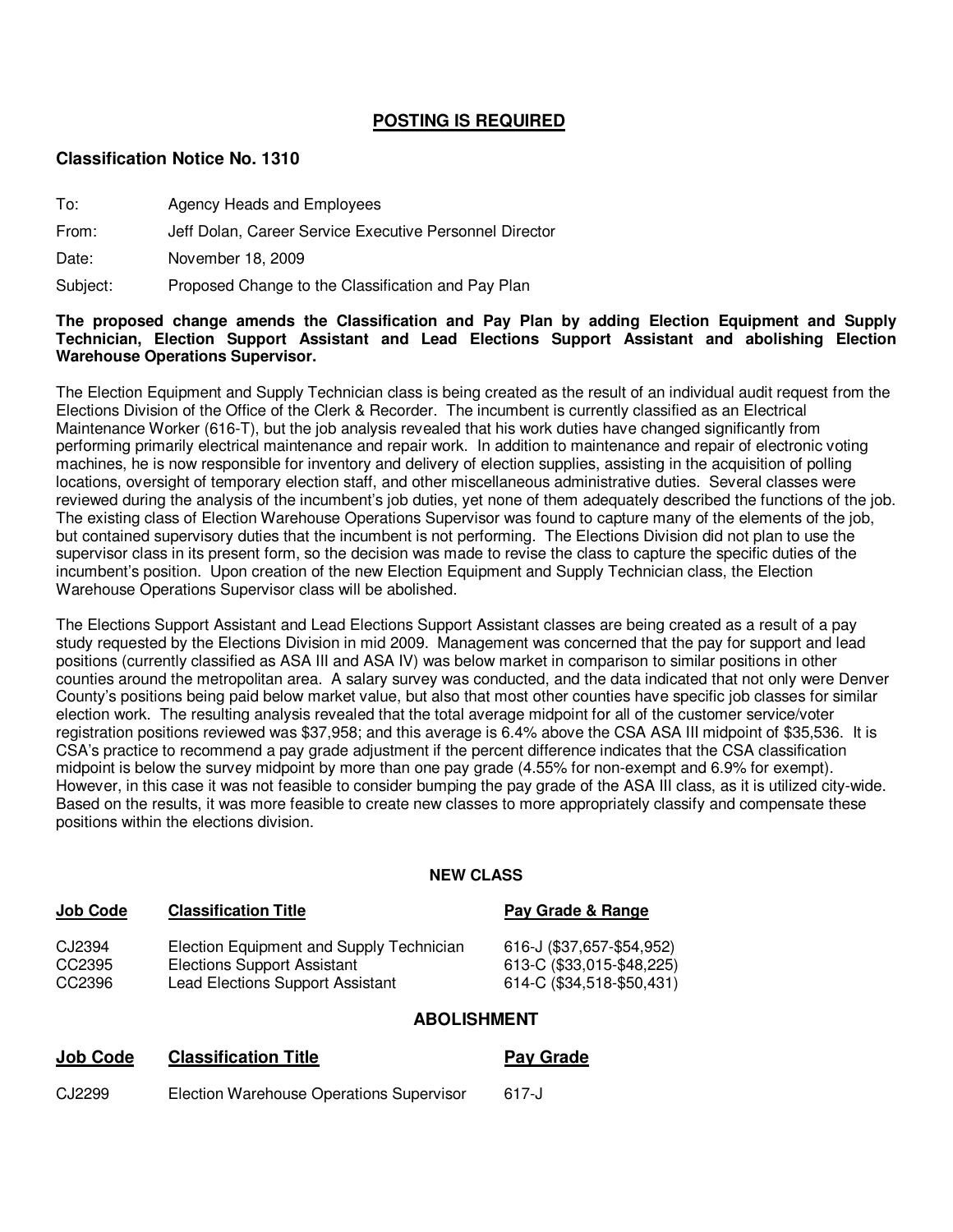Per Career Service Rule 7-37 A – "If it is determined, as a result of an audit or maintenance study, that changes to the classification and pay plan are necessary, the effective date of any resulting re-allocations shall be the beginning of the first work week following approval by the Board."

The Career Service Executive Personnel Director shall provide those appointing authorities who are affected with a draft of proposed changes in the plan, and notice shall be posted on appropriate bulletin boards at least thirteen calendar days from the date of this notice.

#### **Public Notice of Changes**:

The scheduled time for the public hearing is **Thursday, December 3, 2009 at 9:15 a.m.** in the CSA Board Room, Room 4.F.6, Webb Municipal Building, 201 West Colfax Avenue.

**Note:** Please submit any questions or comments on this proposal in writing to Bruce Backer bruce.backer@denvergov.org, Career Service Authority, in care of Meredith Creme meredith.creme@denvergov.org by 8:00 a.m. on **Tuesday December 1, 2009.** Please include a contact name and phone number so that we may respond directly.

If anyone wishes to be heard by the Board on this item, please call Leon Duran leon.duran@denvergov.org at (720) 913-5168 no later than noon on **Tuesday, December 1, 2009.**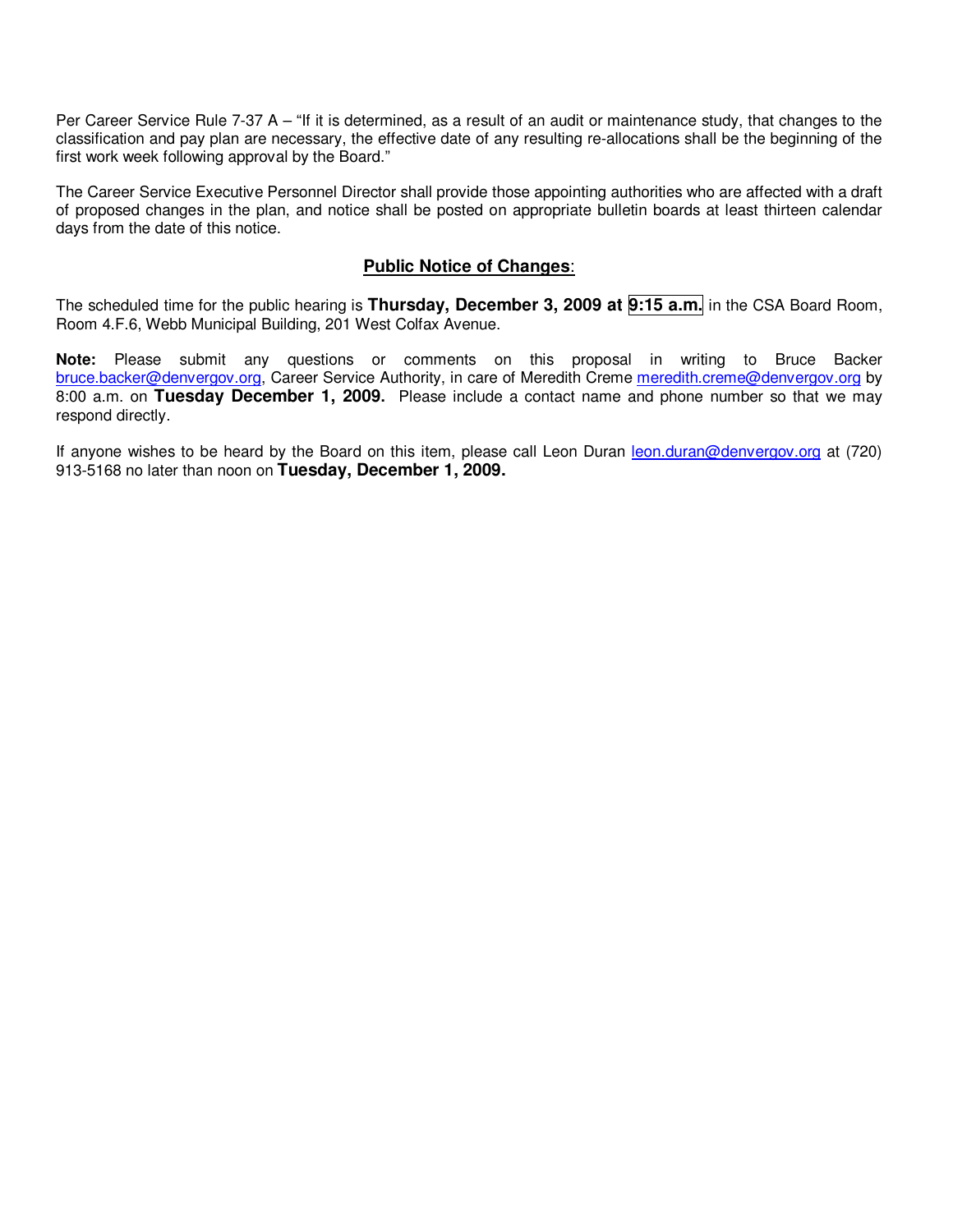

# Career Service Authority

Page 1 of 4

# Election Equipment and Supply Technician

#### **GENERAL STATEMENT OF CLASS DUTIES**

Performs maintenance, repair, set up and inventory of voting machines, equipment and supplies; leads a team of temporary workers during elections, and performs miscellaneous administrative tasks during nonelection times.

#### **DISTINGUISHING CHARACTERISTICS**

This class is distinguished from the Elections Division Assistant class that administratively and technically participates in implementing, coordinating and completing those processes which constitute election planning and preparation, voting administration, and counting, reporting and protecting election results.

#### **Guidelines, Difficulty and Decision Making Level:**

Guidelines are generally but not always clearly applicable, requiring the employee to exercise judgment in selecting the most pertinent guideline, interpret precedents, adapt standard practices to differing situations, and recommend alternative actions in situations without precedent.

Duties assigned are generally complex and may be of substantial intricacy. Work assignment is performed within an established framework under general instructions but requires simultaneous coordination of assigned functions or projects in various stages of completion.

Employee is responsible for determining time, place, and sequence of actions to be taken. Unusual problems or proposed deviations from guidelines, practices, or precedents may be discussed with the supervisor before being initiated.

#### **Level of Supervision Received and Quality Review:**

Under general supervision, the employee receives assignments and is expected to carry them through to completion with substantial independence. Work is reviewed for adherence to instructions, accuracy, completeness, and conformance to standard practice or precedent. Recurring work clearly covered by guidelines may or may not be reviewed.

#### **Interpersonal Communications and Purpose:**

Contacts with the public or employees where factual information relative to the organization or its functions are received, relayed, or a service rendered according to established procedures or instructions.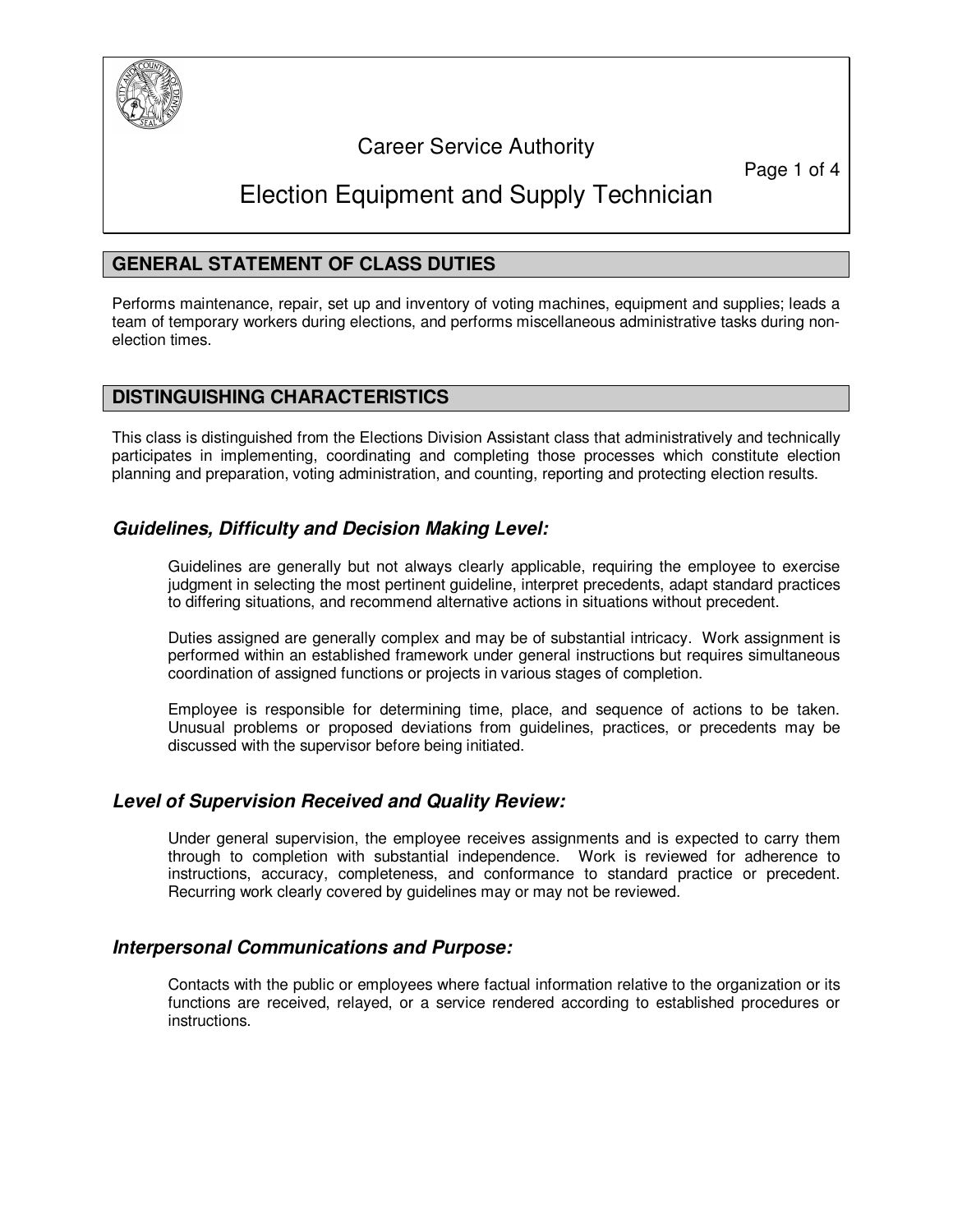#### **Level of Supervision Exercised:**

Performs lead work over temporary employees.

#### **ESSENTIAL DUTIES**

Performs inventory control of electronic voting machines, equipment and supplies, including maintaining inventory records.

Performs necessary repairs of electronic voting machines and equipment, including minor bench repair of electrical components.

Performs regularly scheduled diagnostic testing of electronic voting machines.

Coordinates and oversees the assembling, staging, routing and delivery of voting machines, equipment and supplies to various polling locations.

Assists in the process of acquiring new polling locations, including determining any necessary site modification and/or signage to facilitate smooth voter traffic flow and handicapped accessibility.

Maintains, repairs and creates directional and informational signage for polling locations.

Trains temporary employees in the operation and troubleshooting of electronic voting machines, including arranging for any outside training if necessary.

Resolves problems encountered by temporary employees during the course of their work assignment.

Provides administrative or clerical assistance to other areas as needed or assigned.

Performs other duties as assigned.

Any one position may not include all of the duties listed. However, the allocation of positions will be determined by the amount of time spent in performing the essential duties listed above.

#### **MINIMUM QUALIFICATIONS**

**Competencies, Knowledge, & Skills:** 

- **Integrity/Honesty** Contributes to maintaining the integrity of the organization displays high standards of ethical conduct and understand the impact of violating these standards on an organization, self, and others; is trustworthy.
- **Stress Tolerance** Deals calmly and effectively with high stress situations i.e. hostile/dangerous situations, deadlines, emergency situations, etc.
- **Decision Making** Makes sound, well informed and objective decisions; perceives the impact and implications for decisions; commitment to action, even in uncertain situations.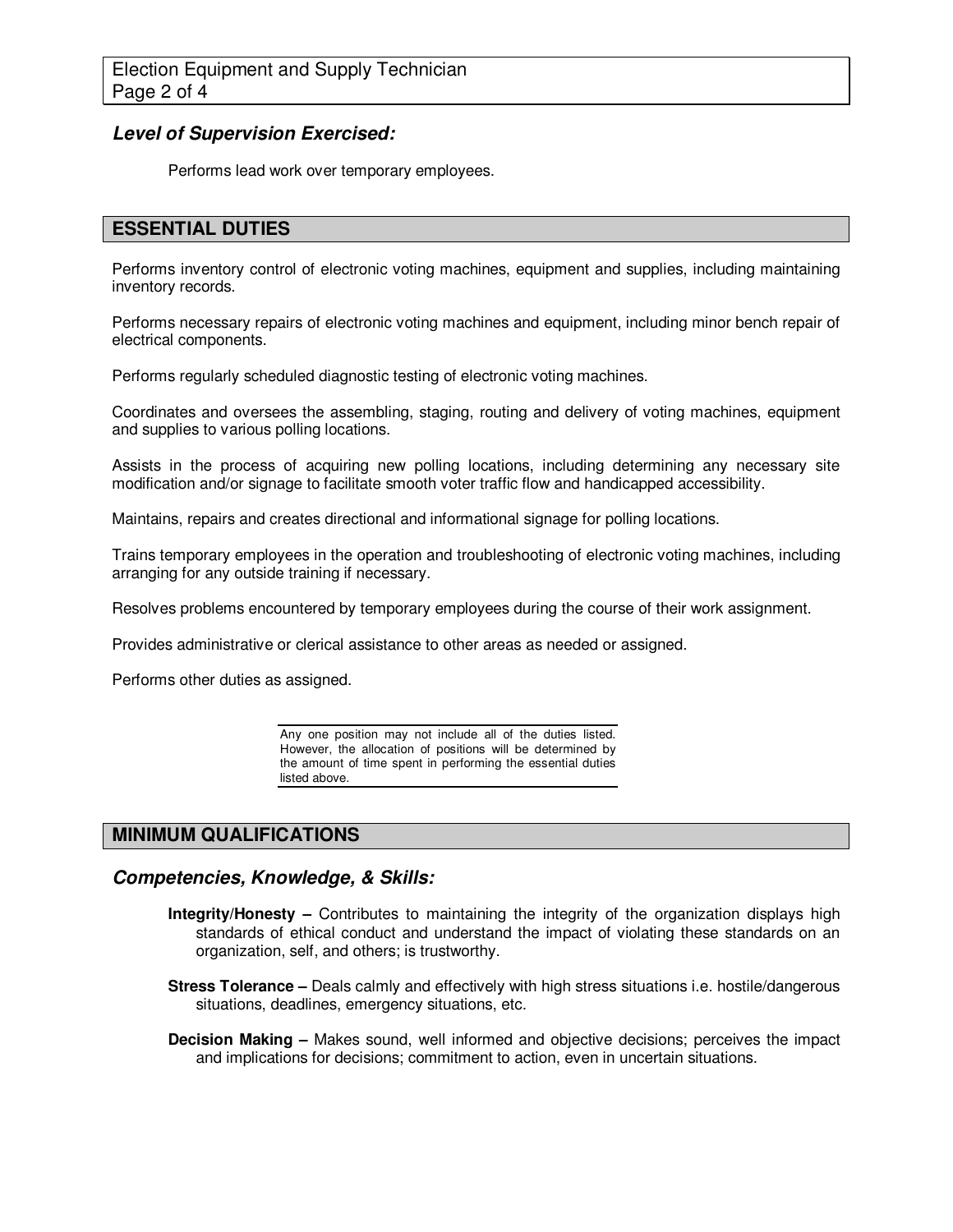- **Flexibility** Is open to change and new information; adapts behavior or work methods in response to new information, changing conditions, or unexpected obstacles; effectively deals with uncertainty.
- **Interpersonal Skills** Shows understanding, friendliness, courtesy, tact, empathy concern, and politeness to others; develops and maintains effective relationships with others; may include effectively dealing with individuals who are difficult, hostile, or distressed; relates well to people form varied backgrounds and different situations; is sensitive to cultural diversity, race, gender, disabilities, and other individual differences.
- **Teamwork** Encourages and facilitates cooperation, pride, trust, and group identify; fosters commitment and team spirit; works with others to achieve goals.
- **Attention to Detail** Is thorough when performing work and conscientious about attending to detail.
- **Self-Management** Sets well defined and realistic personal goals; displays a high level of initiative, effort, and commitment towards competing assignments in a timely manner; works with minimal supervision; is motivated to achieve; demonstrate responsible behavior.
- **Reading** Understands and interprets written material, including technical materials, rules, regulations, instructions, reports, charts, graphs, or tables; applies what is learned form written material to specific situation.
- **Oral Communication** Expresses information i.e. ideas, facts to individuals or groups effectively, taking into account the audience and nature of the information makes clear and convincing oral presentations; listens to others, attends to nonverbal cues, and responds appropriately.
- **Memory** Recalls information/situation that has been presented previously.
- Knowledge of elections processes and technology sufficient to be able to perform a variety of elections related functions.

Knowledge of safety hazards and necessary safety precautions sufficient to be able to establish a safe work environment.

#### **Physical Demands:**

Standing: remaining on one's feet in an upright position. Walking: moving about on foot. Carrying: transporting an object, usually by hand, arm, or shoulder. Pushing: exerting force upon an object so that the object is away. Pulling: exerting force on an object so that it is moving to the person. Balancing: maintaining body equilibrium to prevent falling over. Stooping: bending the body by bending spine at the waist. Crouching: bending body downward and forward by bending legs. Reaching: extending the hand(s) and arm(s) in any direction. Handling: seizing, holding, grasping, or otherwise working with hands. Feeling: perceiving attributes of objects by means of skin receptors. Talking: expressing or exchanging ideas by means of spoken words. Lifting: Raising or lowering objects over 50 pounds.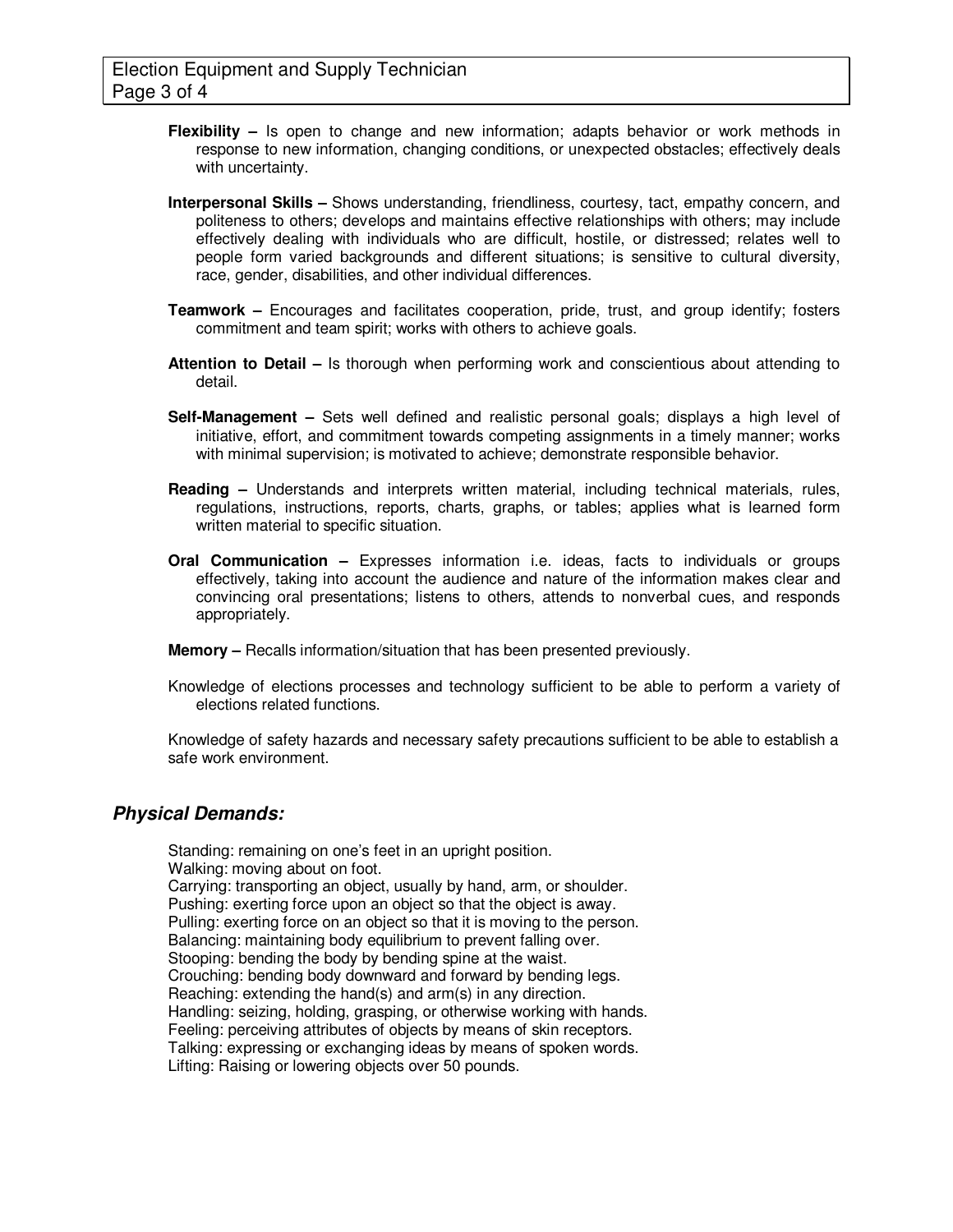#### **Working Environment:**

Subject to many interruptions.

#### **Education Requirement:**

Graduation from high school or possession of a GED certificate.

#### **Experience Requirement:**

Two years of experience working in a warehouse or stock room, including inventory control and light equipment repair.

#### **Education/Experience Equivalency:**

Additional appropriate education may be substituted for one year of the minimum experience requirement.

#### **Licensure and/or Certification:**

Possession of a valid class "R" driver's license at the time of application.

### **CLASS DETAIL**

| <b>FLSA CODE:</b>        | Non-exempt          |
|--------------------------|---------------------|
| <b>ESTABLISHED DATE:</b> | XX/XX/2009          |
| <b>ESTABLISHED BY:</b>   | <b>Tony Gautier</b> |
| <b>REVISED DATE:</b>     |                     |
| <b>REVISED BY:</b>       |                     |
| <b>CLASS HISTORY:</b>    | This is a nev       |

v class that replaces the abolished Election Warehouse Operations Supervisor class.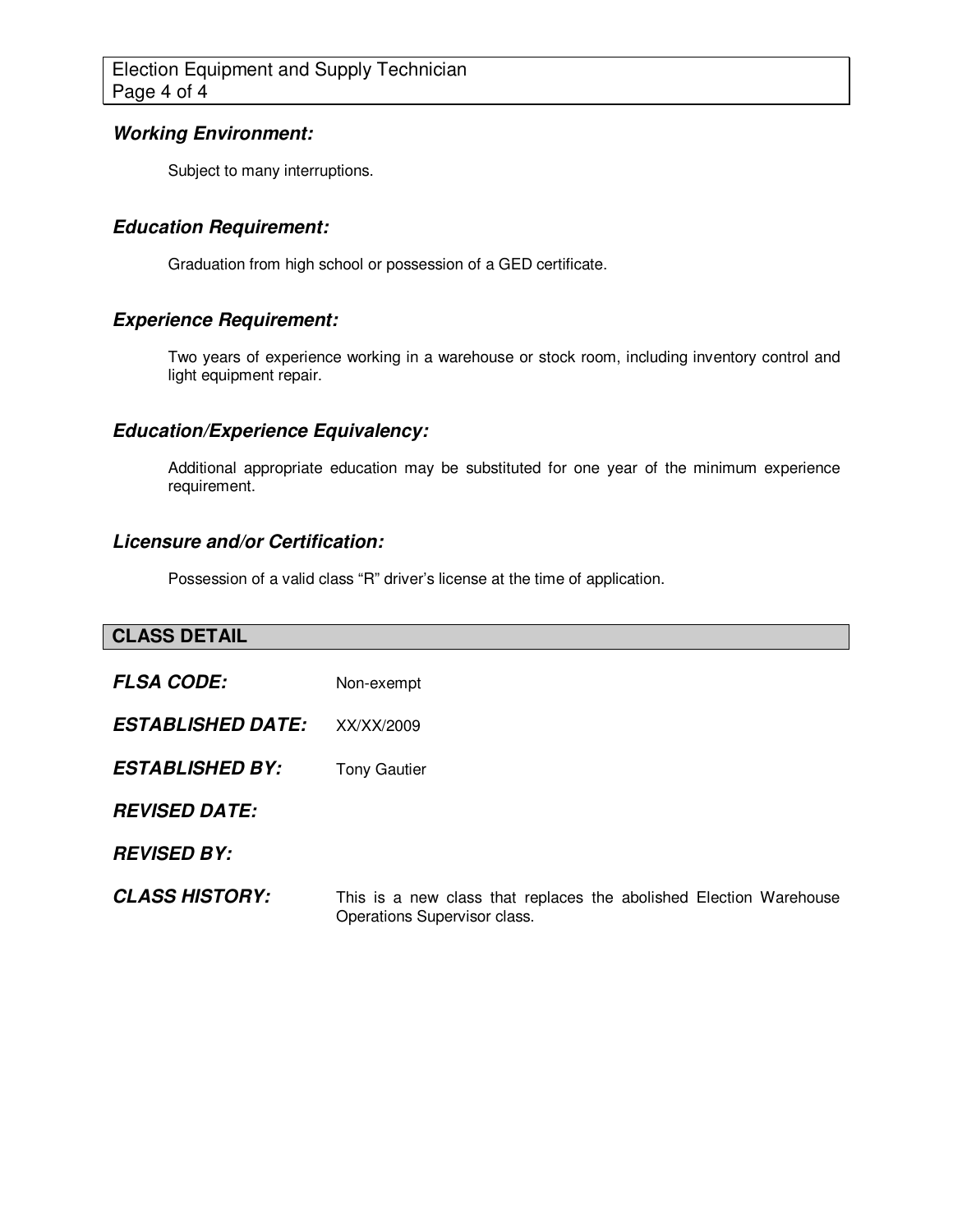

### Career Service Authority

Page 1 of 4

# Elections Support Assistant

#### **GENERAL STATEMENT OF CLASS DUTIES**

Performs full performance support work in elections, including registering, processing and tracking voters and providing information to the general public regarding election procedures and regulations.

#### **DISTINGUISHING CHARACTERISTICS**

This class performs full performance office support work in elections registering, processing and tracking voters along with providing information to the public. It is distinguished from the Elections Division Assistant class that administratively and technically participates in implementing, coordinating and completing those processes which constitute election planning and preparation, voting administration, and counting, reporting and protecting election results.

#### **Guidelines, Difficulty and Decision Making Level:**

Guidelines are generally but not always clearly applicable, requiring the employee to exercise judgment in selecting the most pertinent guideline, interpret precedents, adapt standard practices to differing situations, and recommend alternative actions in situations without precedent.

Duties assigned are generally complex and may be of substantial intricacy. Work assignment is performed within an established framework under general instructions but requires simultaneous coordination of assigned functions or projects in various stages of completion.

Employee is responsible for determining time, place, and sequence of actions to be taken. Unusual problems or proposed deviations from guidelines, practices, or precedents may be discussed with the supervisor before being initiated.

#### **Level of Supervision Received and Quality Review:**

Under general supervision, the employee receives assignments and is expected to carry them through to completion with substantial independence. Work is reviewed for adherence to instructions, accuracy, completeness, and conformance to standard practice or precedent. Recurring work clearly covered by guidelines may or may not be reviewed.

#### **Interpersonal Communications and Purpose:**

Contacts with the public or employees where explanatory or interpretive information is exchanged, defended, and gathered and discretion and judgment are required within the parameters of the job function.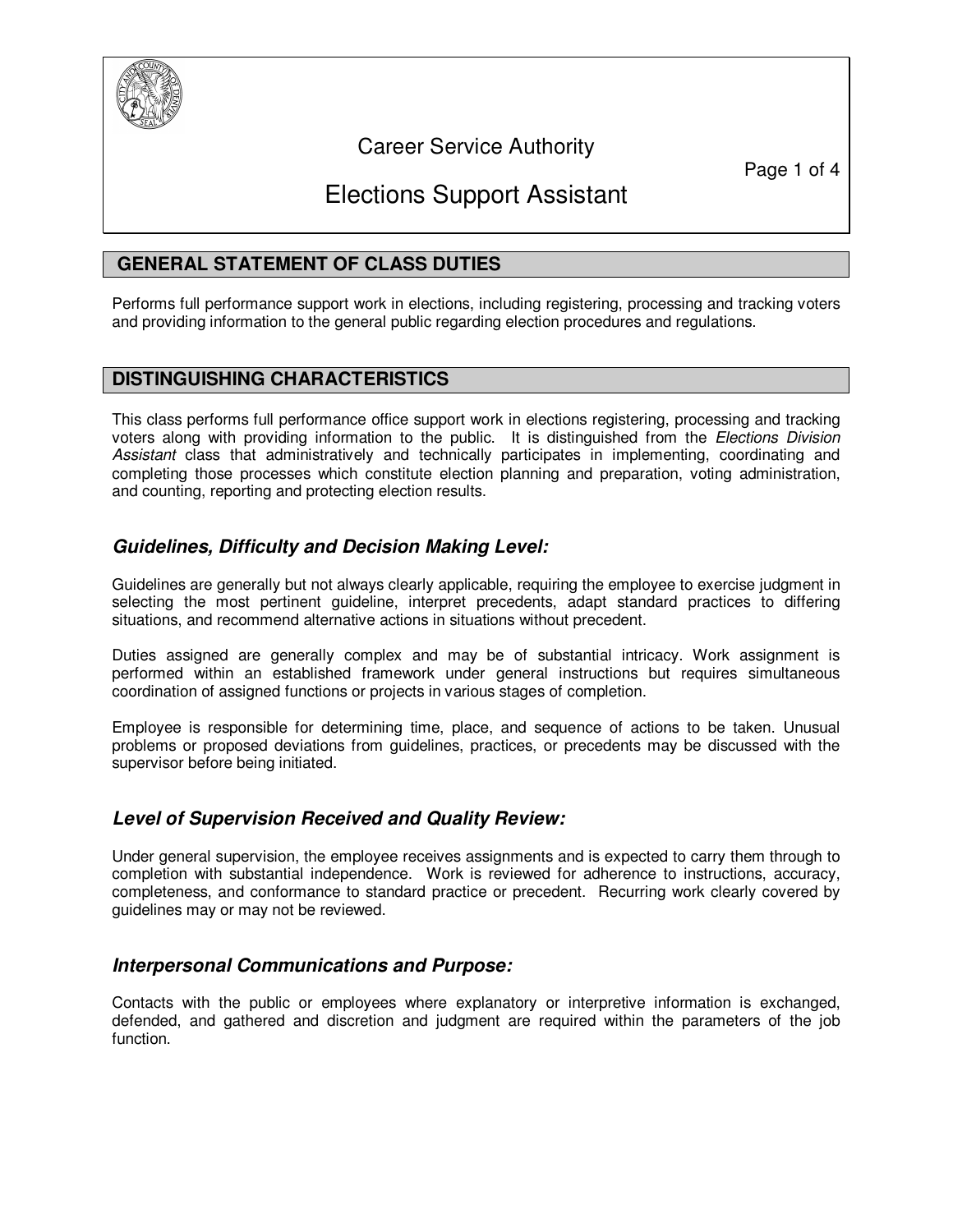#### **Level of Supervision Exercised:**

May perform some elements of lead work over temporary employees to assist permanent lead worker.

#### **ESSENTIAL DUTIES**

Provides the public with accurate information and assistance, in person or by phone, in all areas of voter registration and matters pertaining to elections.

Registers voters and enters voter registration data into computer.

Creates and/or processes felon lists, age pending lists, death lists, voter merges, online registrations, and trouble letters to voters.

Utilizes databases and spreadsheets to track and provide accurate information regarding voter registration data.

Acts as the primary recipient and processor of election petitions.

Continuously reviews Colorado election laws in order to accurately inform the public about voter registration, deadlines, elections, procedures, etc.

Completes election specific tasks as assigned, such as provisional ballot processing, emergency registrations, and other voter interactions.

Maintains files and/or record systems, categorizes information and updates records and filing as needed.

On election days, performs satellite polling location functions and issues replacement ballots.

Performs other duties as assigned or requested.

Any one position may not include all of the duties listed. However, the allocation of positions will be determined by the amount of time spent in performing the essential duties listed above.

#### **MINIMUM QUALIFICATIONS**

#### **Competencies, Knowledge, & Skills:**

- **Integrity/Honesty** Displays high standards of ethical conduct, understands the impact of violating these standards on an organization, self, and others, chooses an ethical course of action, and is trustworthy.
- **Customer Service** Works and communicates with clients and customers to satisfy their expectations and committed to quality services.
- **Technical Competence** Knowledge of the specialized/technical area. Refers to specialized knowledge that is acquired through formal education or extensive on-the-job experience.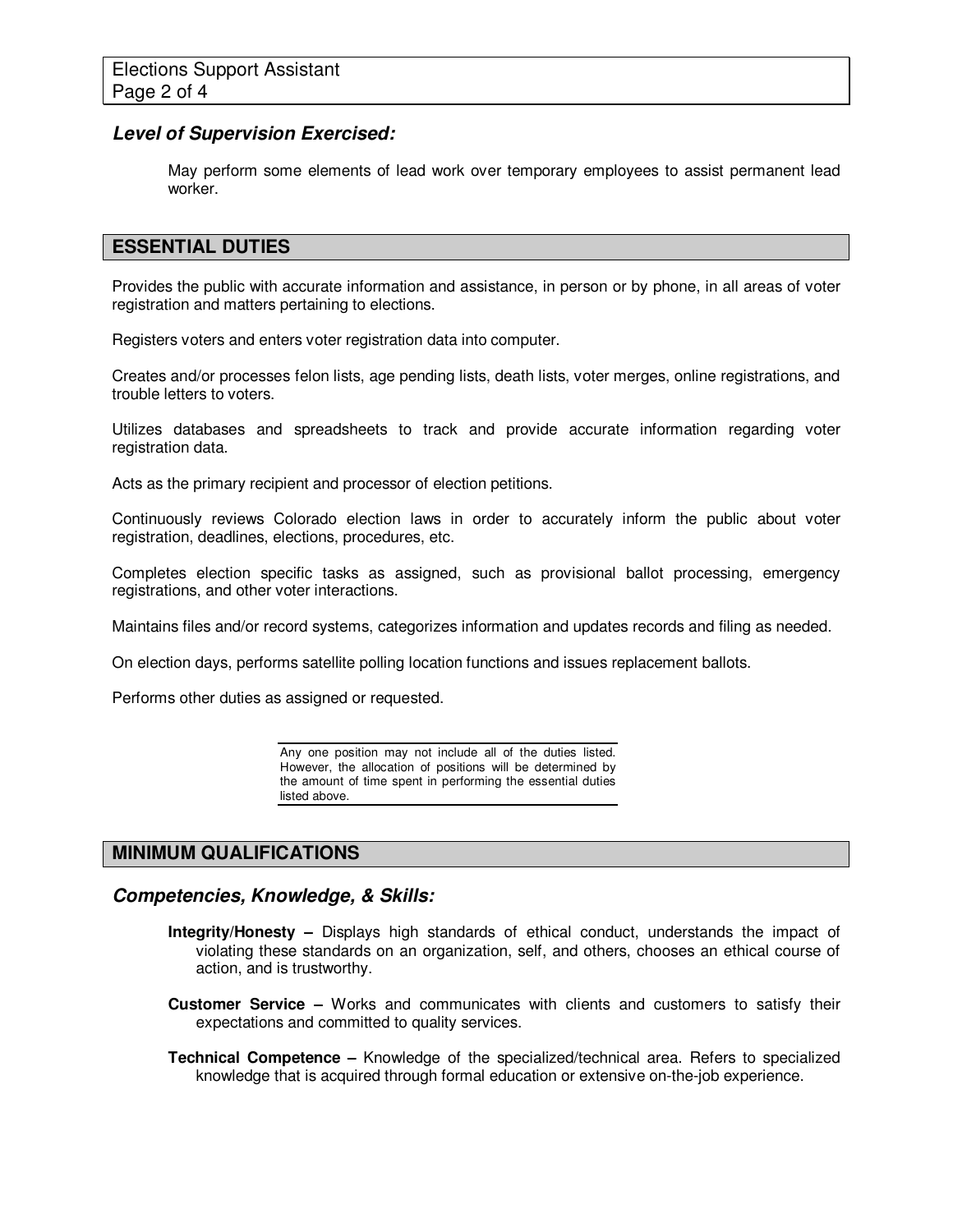- **Conscientiousness** Displays a high level of effort and commitment towards performing work and demonstrates responsible behavior.
- **Decision Making** Specifies goals and obstacles to achieving those goals, generates alternatives, considers risks, and evaluates and chooses the best alternative in order to make a determination, draw conclusions, or solve a problem.
- **Interpersonal Skills** Shows understanding, courtesy, tact, empathy, and concern, develops and maintains relationships, may deal with people who are difficult, hostile, and/or distressed, relates well to people from varied backgrounds and situations, and is sensitive to individual differences.
- **Oral Communication** Communicates or explains ideas and/or information clearly. Thoughts are well organized and recognizes potential miscommunications.
- **Problem Solving** Identifies problems, determines accuracy and relevance information, and uses sound judgment to generate and evaluate alternatives and to make recommendations.
- **Reading** Learns from written material by determining the main idea or essential message and recognizes correct English grammar, punctuation, and spelling.
- **Arithmetic/Mathematical Reasoning** Performs computations such as addition, subtraction, multiplication, and division correctly using whole numbers, fractions, decimals, percentages, and formulas.
- **Listening** Receives, attends to, interprets, and responds to verbal messages and other cues such as body language in ways that are appropriate to listeners and situations.
- **Writing** Uses correct English grammar, punctuation, and spelling to communicate thoughts, ideas, information, and messages in writing.
- **Flexibility** Adapts quickly to changes.
- **Speaking** Uses correct English grammar to organize and communicate ideas in words that are appropriate to listeners and situations and uses appropriate body language.
- **Memory** Recalls information that has been presented previously.
- **Conflict Management** Manages and resolves conflicts, grievances, confrontations, or disagreements in a constructive manner to minimize negative personal impact.
- **Reasoning** Discovers or selects rules, principles, or relationships between facts and other information.
- **Diversity** Is sensitive to cultural diversity, race, gender, and other individual differences in the workforce.

**Physical Demands** (Physical Demands are a general guide and specific positions will vary based on working conditions, locations, and agency/department needs)**:** 

Sitting: remaining in the normal seated position. Handling: seizing, holding, grasping, or otherwise working with hand(s). Fingering: picking, pinching, or otherwise working with fingers. Talking: expressing or exchanging ideas by means of spoken words.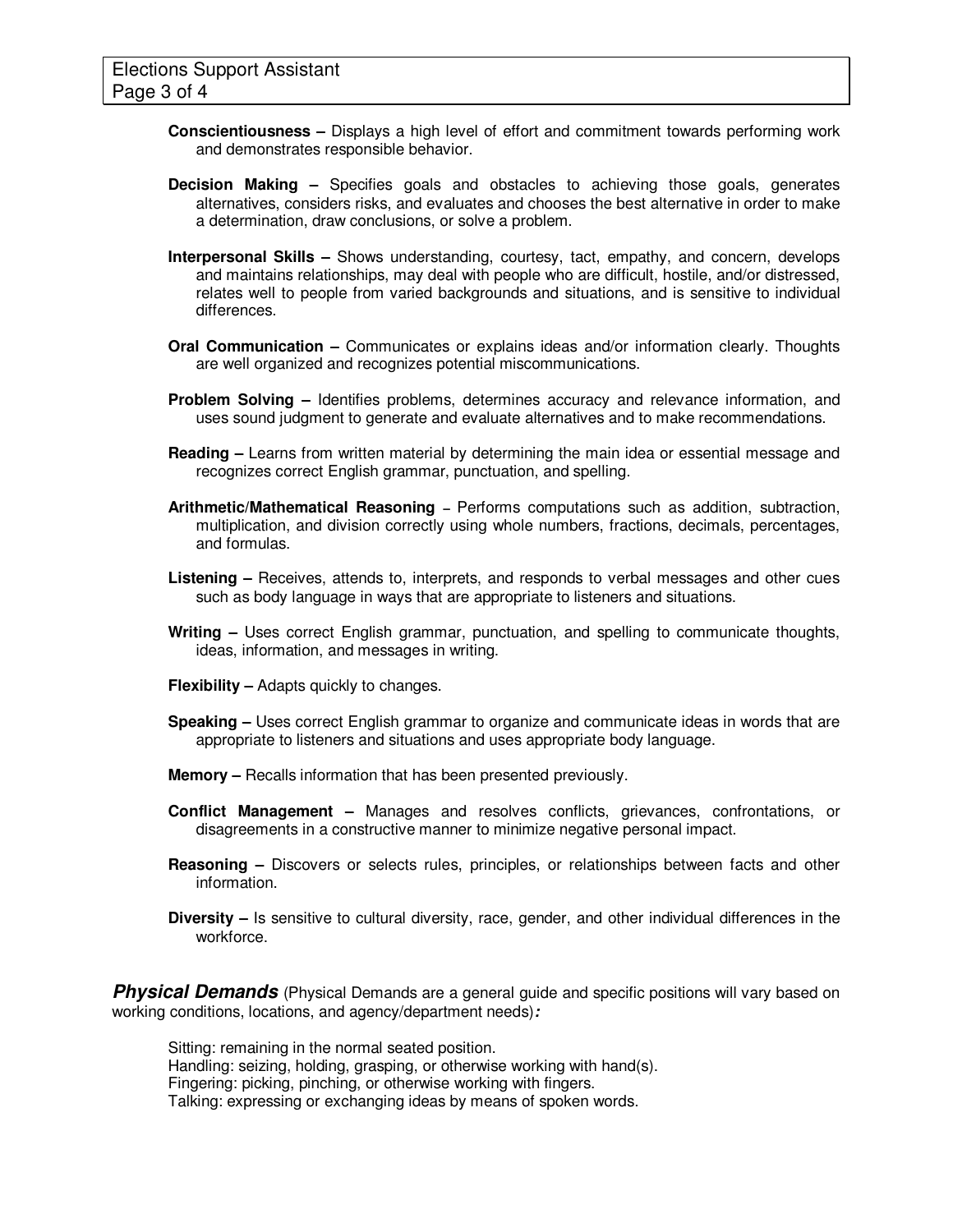Hearing: perceiving the nature of sounds by the ear. Repetitive motions: making frequent movements with a part of the body. Eye/hand/foot coordination: performing work through using two or more. Near Acuity: ability to see clearly at 20 inches or less. Depth Perception: ability to judge distances and space relationships. Field of Vision: ability to see peripherally. Accommodation: ability to adjust vision to bring objects into focus. Color Vision: ability to distinguish and identify different colors.

#### **Working Environment:**

Subject to many interruptions.

#### **Education Requirement:**

Graduation from high school or possession of a GED certificate.

#### **Experience Requirement:**

Two years of office support experience, one year of which must have been in an election setting.

#### **Education/Experience Equivalency:**

Additional appropriate education may be substituted for the minimum experience requirement except for the year of specialized experience.

#### **Licensure and/or Certification:**

Possession of a valid driver's license.

#### **CLASS DETAIL**

| <b>FLSA CODE:</b>               | Non-exempt                                                                  |
|---------------------------------|-----------------------------------------------------------------------------|
| <i><b>ESTABLISHED DATE:</b></i> | XX/XX/2009                                                                  |
| <b>ESTABLISHED BY:</b>          | <b>Tony Gautier</b>                                                         |
| <i><b>REVISED DATE:</b></i>     |                                                                             |
| <b>REVISED BY:</b>              |                                                                             |
| <b>CLASS HISTORY</b>            | This is a new class written specifically for the Denver Elections Division. |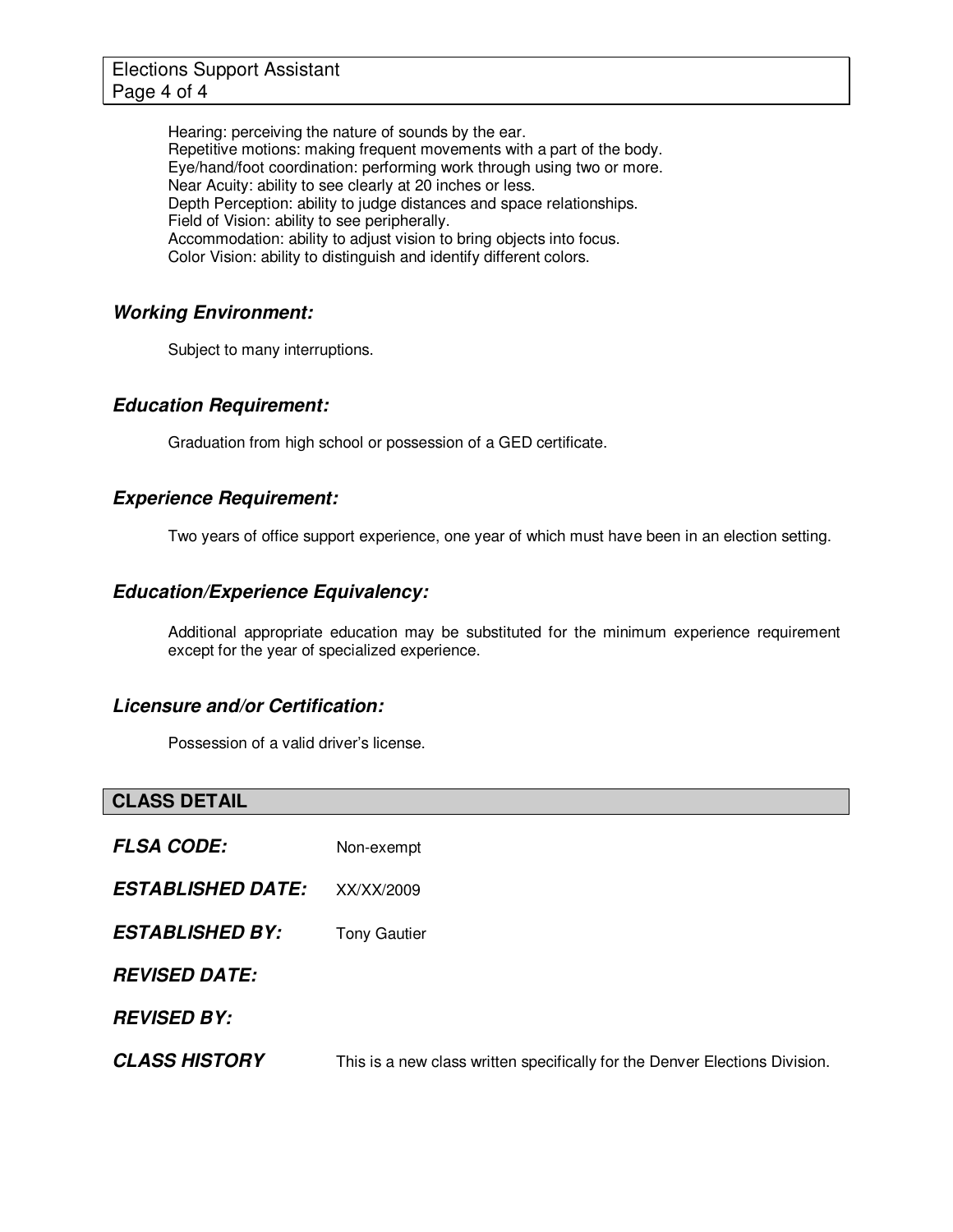

# Career Service Authority

Page 1 of 5

# Lead Elections Support Assistant

#### **GENERAL STATEMENT OF CLASS DUTIES**

Performs permanently assigned lead work in elections overseeing and training staff in registering, processing and tracking voters; and providing information to the staff and the general public regarding election procedures and regulations.

#### **DISTINGUISHING CHARACTERISTICS**

This class performs permanently assigned lead work in elections, and is distinguished from the Elections Technician class that performs full performance office support work in elections. It is also distinguished from the Elections Division Assistant class that administratively and technically participates in implementing, coordinating and completing those processes which constitute election planning and preparation, voting administration, and counting, reporting and protecting election results.

#### **Guidelines, Difficulty and Decision Making Level:**

Guidelines are generally but not always clearly applicable, requiring the employee to exercise judgment in selecting the most pertinent guideline, interpret precedents, adapt standard practices to differing situations, and recommend alternative actions in situations without precedent.

Duties assigned are generally complex and may be of substantial intricacy. Work assignment is performed within an established framework under general instructions but requires simultaneous coordination of assigned functions or projects in various stages of completion.

Employee is responsible for determining time, place, and sequence of actions to be taken. Unusual problems or proposed deviations from guidelines, practices, or precedents may be discussed with the supervisor before being initiated.

#### **Level of Supervision Received and Quality Review:**

Under general supervision, the employee receives assignments and is expected to carry them through to completion with substantial independence. Work is reviewed for adherence to instructions, accuracy, completeness, and conformance to standard practice or precedent. Recurring work clearly covered by guidelines may or may not be reviewed.

#### **Interpersonal Communications and Purpose:**

Contacts with the public or employees where explanatory or interpretive information is exchanged, defended, and gathered and discretion and judgment are required within the parameters of the job function.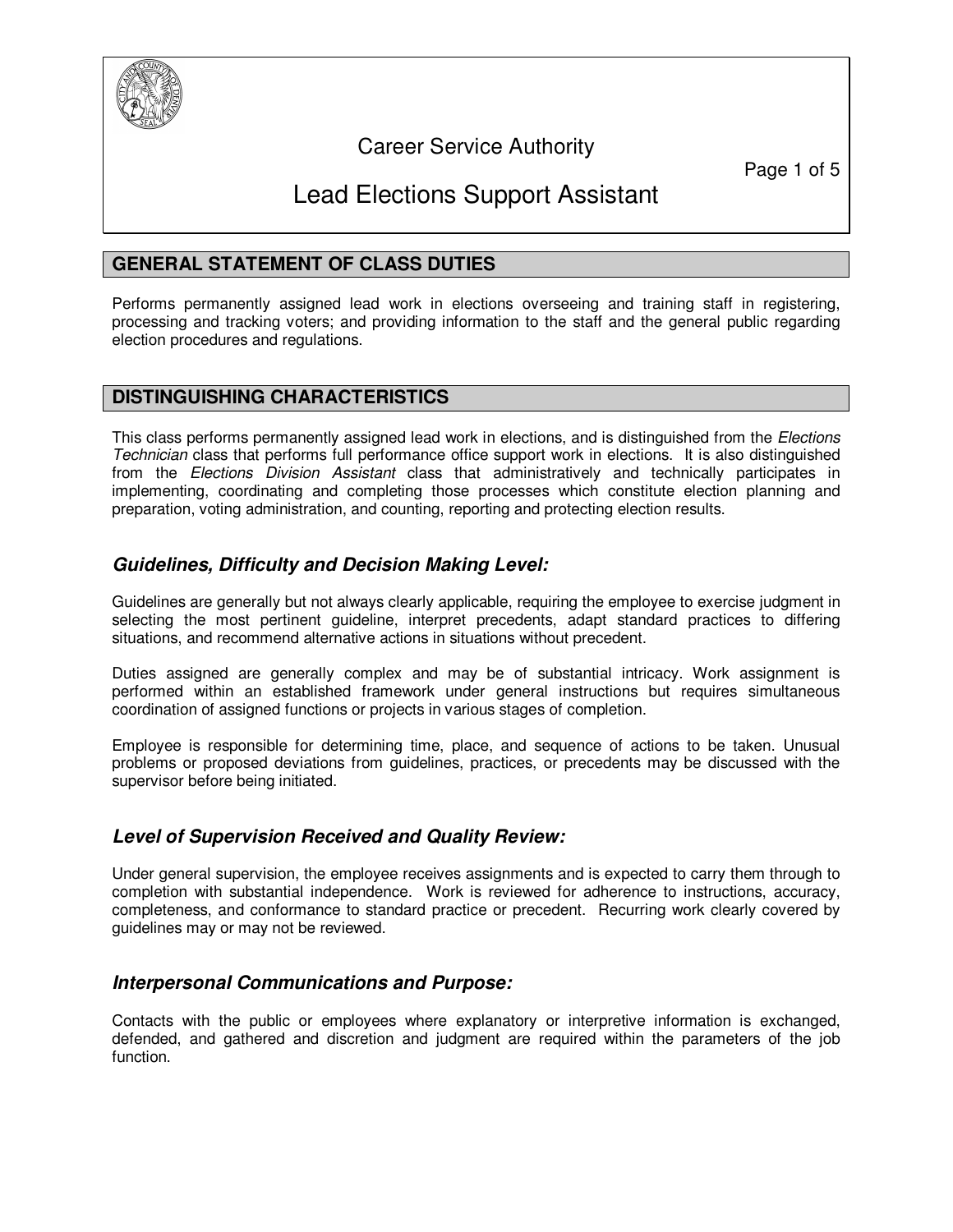#### **Level of Supervision Exercised:**

Performs permanently assigned lead work.

#### **ESSENTIAL DUTIES**

Provides work instruction and training for voter registration staff, and assists employees with difficult and/or unusual assignments.

Assigns, distributes and monitors work, reviews work for accuracy and completeness, and returns assignments with recommendations for proper completion.

Resolves problems encountered during daily operations of the work area and recommends consistent standards for problem resolution.

Contributes to the development of the performance enhancement plan, documents performance, provides performance feedback, and furnishes information for the formal performance evaluation.

Responds orally to informal employee grievances and provides information to the supervisor.

Documents situations which may be cause for disciplinary action and provides information to the supervisor.

Provides recommendations for staffing needed to perform voter registration functions during various phases of the election cycle.

Acts as a subject matter expert in elections by continuously reviewing Colorado election laws to accurately inform and instruct the general public and internal staff.

Prepares, processes and/or provides written reports and other documents as necessary or requested, in accordance with legal precedents or other specialized/technical procedures.

Oversees the appropriate storage and accountability of voter registration documents, and provides input into long-term records storage. Monitors the preparation of records for scanning and filing.

Performs other duties as assigned or requested.

Any one position may not include all of the duties listed. However, the allocation of positions will be determined by the amount of time spent in performing the essential duties listed above.

#### **MINIMUM QUALIFICATIONS**

#### **Competencies, Knowledge, & Skills:**

**Integrity/Honesty –** Displays high standards of ethical conduct, understands the impact of violating these standards on an organization, self, and others, chooses an ethical course of action, and is trustworthy.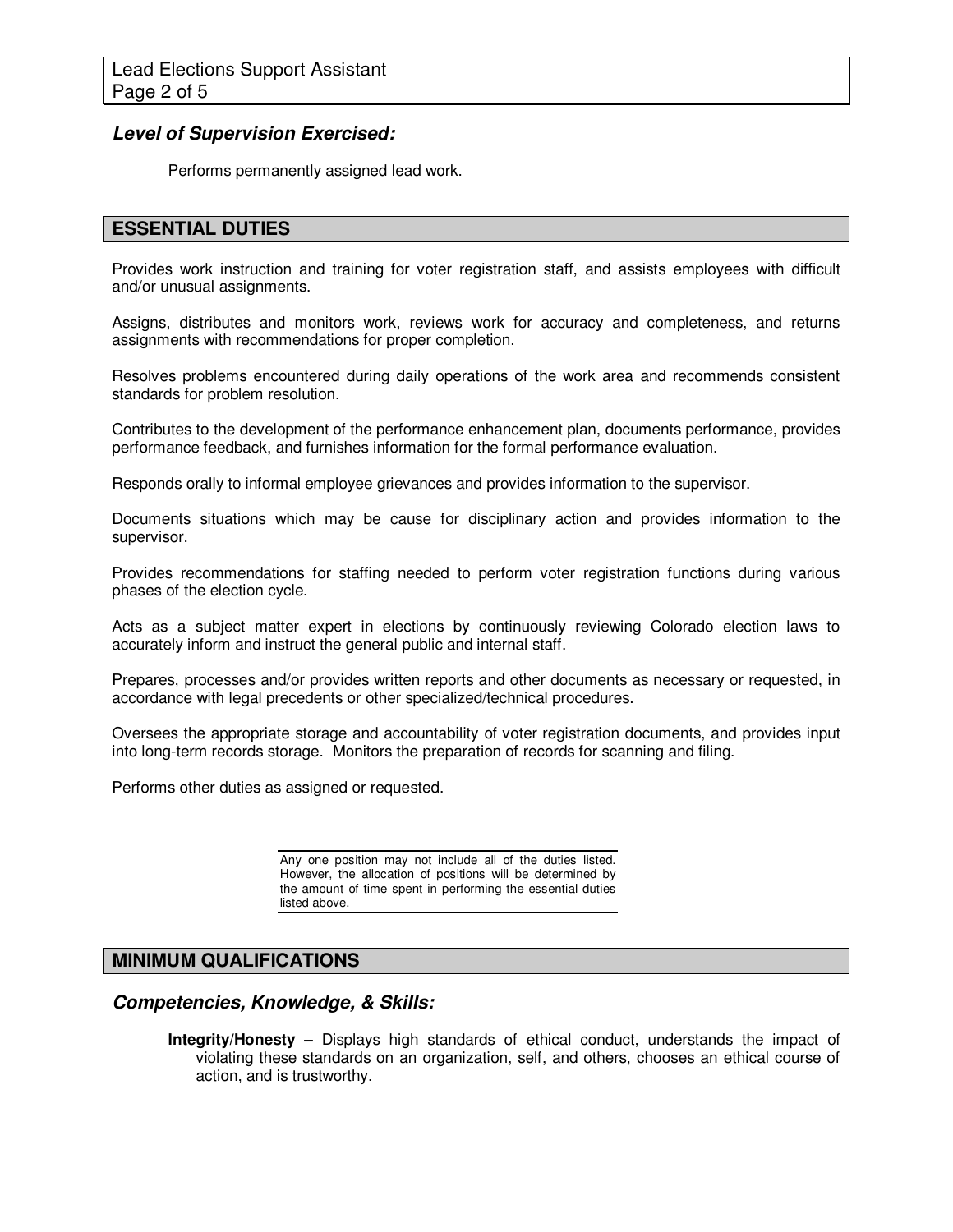- **Customer Service** Works and communicates with clients and customers to satisfy their expectations and committed to quality services.
- **Technical Competence** Knowledge of the specialized/technical area. Refers to specialized knowledge that is acquired through formal education or extensive on-the-job experience.
- **Conscientiousness** Displays a high level of effort and commitment towards performing work and demonstrates responsible behavior.
- **Decision Making** Specifies goals and obstacles to achieving those goals, generates alternatives, considers risks, and evaluates and chooses the best alternative in order to make a determination, draw conclusions, or solve a problem.
- **Interpersonal Skills** Shows understanding, courtesy, tact, empathy, and concern, develops and maintains relationships, may deal with people who are difficult, hostile, and/or distressed, relates well to people from varied backgrounds and situations, and is sensitive to individual differences.
- **Oral Communication** Communicates or explains ideas and/or information clearly. Thoughts are well organized and recognizes potential miscommunications.
- **Problem Solving** Identifies problems, determines accuracy and relevance information, and uses sound judgment to generate and evaluate alternatives and to make recommendations.
- **Reading** Learns from written material by determining the main idea or essential message and recognizes correct English grammar, punctuation, and spelling.
- **Arithmetic/Mathematical Reasoning** Performs computations such as addition, subtraction, multiplication, and division correctly using whole numbers, fractions, decimals, percentages, and formulas.
- **Listening** Receives, attends to, interprets, and responds to verbal messages and other cues such as body language in ways that are appropriate to listeners and situations.
- **Writing** Uses correct English grammar, punctuation, and spelling to communicate thoughts, ideas, information, and messages in writing.
- **Flexibility** Adapts quickly to changes.
- **Speaking** Uses correct English grammar to organize and communicate ideas in words that are appropriate to listeners and situations and uses appropriate body language.
- **Memory** Recalls information that has been presented previously.
- **Conflict Management** Manages and resolves conflicts, grievances, confrontations, or disagreements in a constructive manner to minimize negative personal impact.
- **Reasoning** Discovers or selects rules, principles, or relationships between facts and other information.
- **Diversity** Is sensitive to cultural diversity, race, gender, and other individual differences in the workforce.
- **Teaches Others**  Helps others learn, identifies training needs, provides constructive reinforcement, coaches others on how to perform tasks, and acts as a mentor.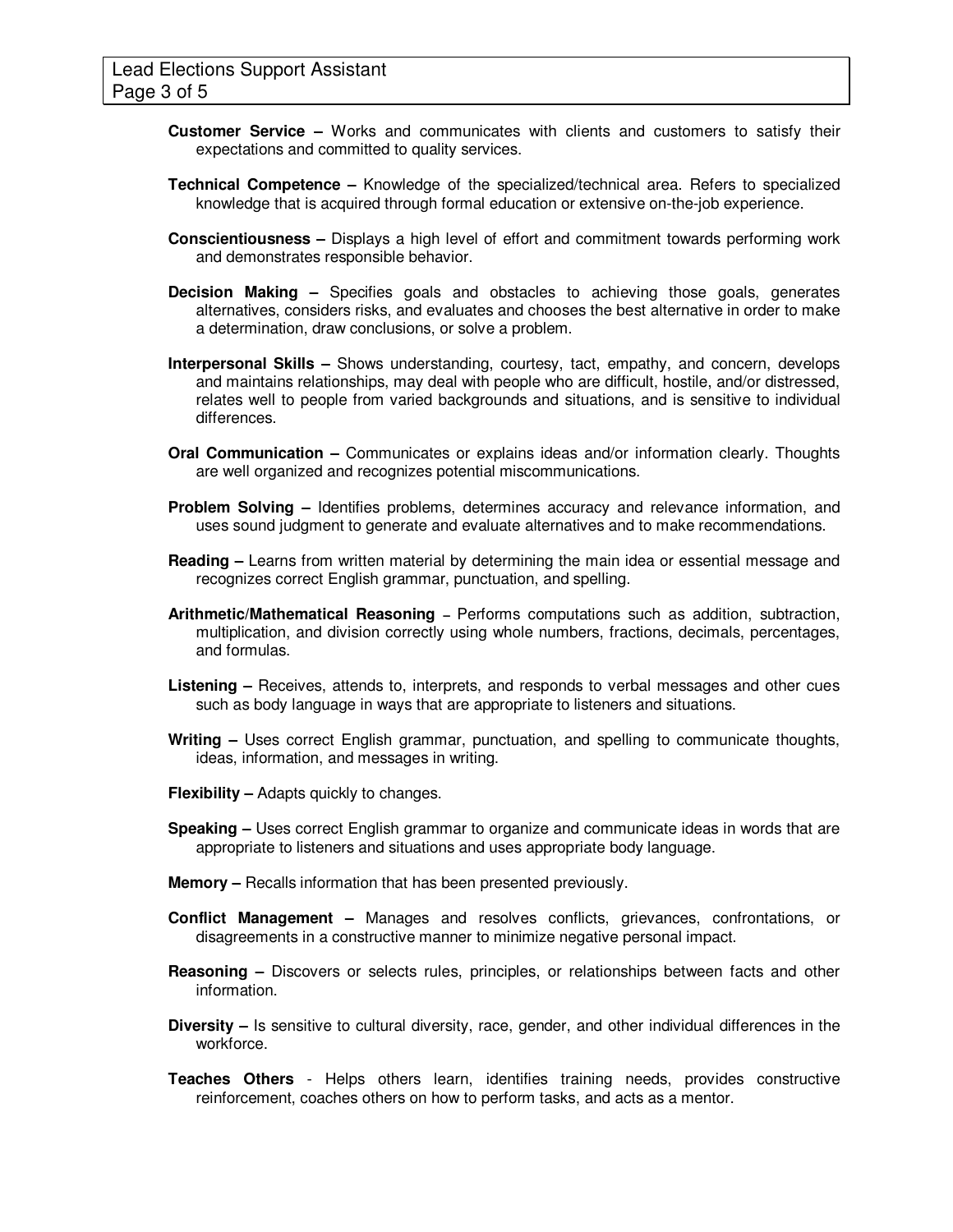**Leadership -** Interacts with others to influence, motivate, and challenge them.

**Teamwork -** Encourages and facilitates cooperation, pride, trust, and group identity, fosters commitment and team spirit, and works with others to achieve goals.

Knowledge of supervisory principles and practices sufficient to be able to perform a variety of lead work functions.

Knowledge of election laws, statutes, processes and procedures sufficient to serve as a subject matter expert in the specific work area.

**Physical Demands** (Physical Demands are a general guide and specific positions will vary based on working conditions, locations, and agency/department needs)**:** 

Sitting: remaining in the normal seated position. Handling: seizing, holding, grasping, or otherwise working with hand(s). Fingering: picking, pinching, or otherwise working with fingers. Talking: expressing or exchanging ideas by means of spoken words. Hearing: perceiving the nature of sounds by the ear. Repetitive motions: making frequent movements with a part of the body. Eye/hand/foot coordination: performing work through using two or more. Near Acuity: ability to see clearly at 20 inches or less. Depth Perception: ability to judge distances and space relationships. Field of Vision: ability to see peripherally. Accommodation: ability to adjust vision to bring objects into focus. Color Vision: ability to distinguish and identify different colors.

#### **Working Environment:**

Subject to many interruptions. Pressure due to multiple calls and inquiries.

#### **Education Requirement:**

Graduation from high school or possession of a GED certificate.

#### **Experience Requirement:**

Three years of office support experience, including two years at the type and level of an Elections Technician.

#### **Education/Experience Equivalency:**

Additional appropriate education may be substituted for the minimum experience requirement except for one year of the specialized experience.